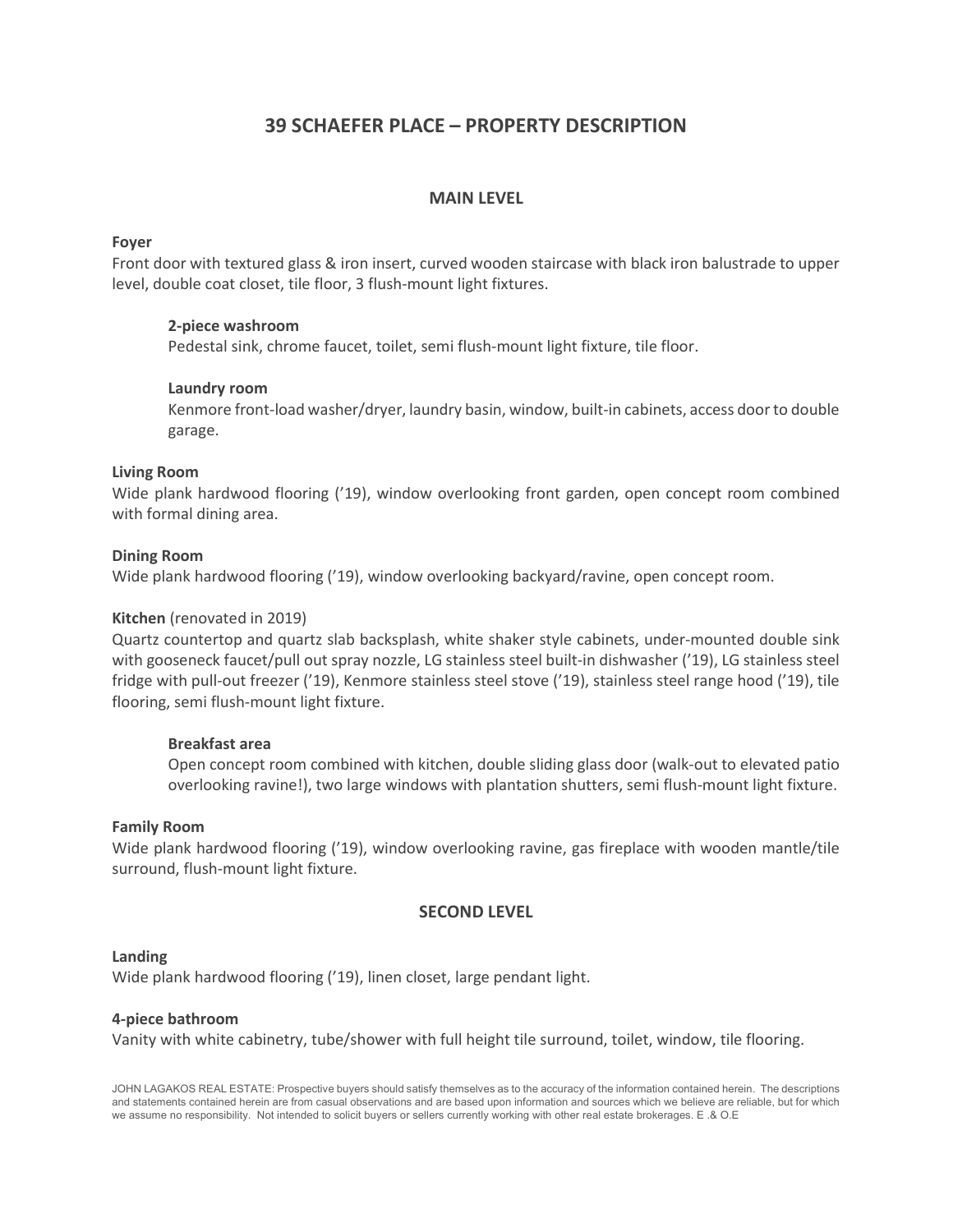#### Master Bedroom

Double door entrance, wide plank hardwood flooring ('19), walk-in closet.

## Home office/Sitting area

Wide plank hardwood flooring ('19), semi-vaulted ceiling, oversized arched window.

## 4-piece en-suite bathroom

Barn door entrance, soaker tub with 2 windows above (overlooking ravine!), separate shower with full height tile surround, vanity, toilet.

## 2nd Bedroom

Wide plank hardwood flooring ('19), double closet, window overlooking ravine!

## 3rd Bedroom

Wide plank hardwood flooring ('19), double closet, window.

# LOWER LEVEL

(direct walkout, above ground rear elevation)

Landing

Wide plank laminate flooring ('19), pot-lights.

## Storage Room

Built-in shelves, electrical panel, access to cold cellar closet.

Games Room Wide plank laminate flooring ('19), pot-lights, open concept.

## 3-piece bathroom (renovated in 2019)

Double shower with pot-lights and chrome shower head/hardware, oversized tile floor, white vanity with 8" faucet, toilet, pot-lights, window.

#### Recreation Room

Wide plank laminate flooring ('19), pot-lights, gas fireplace with floor to ceiling brick veneer, double sliding glass door walkout to backyard with ravine views, window wit ravine views, access to storage closet under stairs.

#### HVAC Room

Forced air gas furnace, hot water tank (rental).

#### Bedroom

Wide plank laminate flooring ('19), flush-mount light fixture, large window overlooking yard/ravine!

## EXTERIOR

## Front

Double driveway, interlocking brick walkway, exterior wall lanterns, stand-alone light post, multiple garden beds/trees, brick exterior, asphalt shingle roof.

JOHN LAGAKOS REAL ESTATE: Prospective buyers should satisfy themselves as to the accuracy of the information contained herein. The descriptions and statements contained herein are from casual observations and are based upon information and sources which we believe are reliable, but for which we assume no responsibility. Not intended to solicit buyers or sellers currently working with other real estate brokerages. E .& O.E